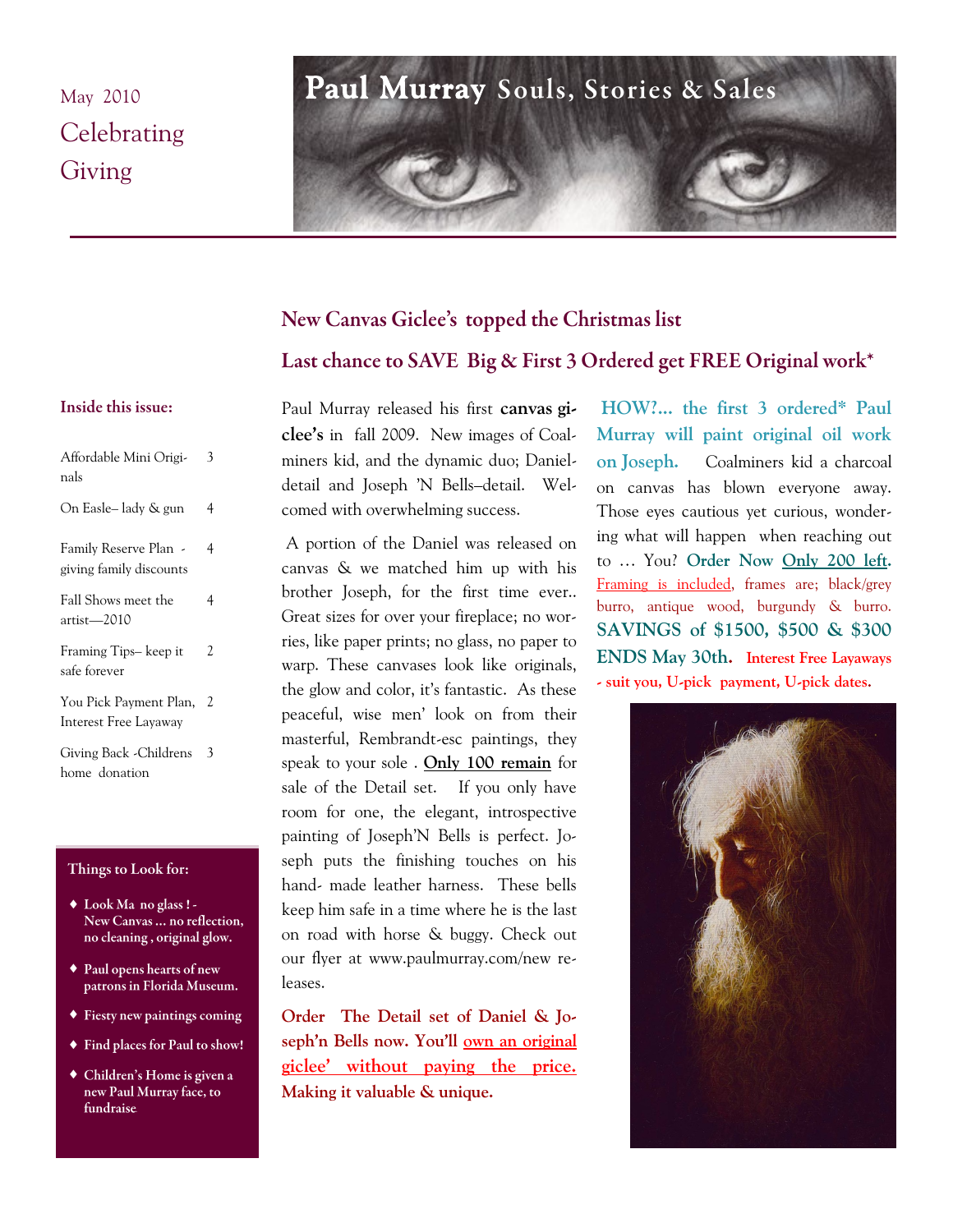Giving

## Museum awards - Paul Muttay Award of Excellence

Tell us how Murray's art affects you, and WIN \$50 in Paul Murray Money

Two Paul Murray pieces were chosen to participate in a Florida museum international exhibit, out of approx. 1000 entries. Paul was given the award of

F

excellence for "Coalminers Kid" charcoal and the Oil study of "Hadea Mae & Ol' Persuader". His emotional realism created much stir too. One

viewer said, "It is so detailed, .... You can feel God's love**.‖ Tell us how Paul's work makes you feel in a testimonial and WIN \$50 Gift Certificate** 

Tell us how Murray's art affects you, and WIN \$50 in Paul **Murray Money!** 

"It is so detailed, yet

**you see their soul,** 

**pure & peaceful. You** 

**can feel God's love.‖**



Most Murray patrons will agree, his art is something to keep for generations. So why not frame it to last that long? Did you know that archival framing usually costs approx. 20% more than regular framing. You see "Archival Framing" is meant to nicely present your art without any visual or chemical changes to it. It is 100% acid free and pro-

tective. That great deal at Walmart, can ruin a good picture in a short time. The acid in a regular mat or backing, the UV damage from destructive nonglare glass will slowly fade the reds and yellows first. So soon you might think you don't like it as much as you used to, or that Paul Murray isn't that great an artist after all. Well! we must stop that from hap-

pening.

**3 Things to look for:** 

- **Strong white edges of each cut mat, at the opening. = 100% acid free/ archival mats**
- **No cardboard ridges, when pressing finger on backing paper in ―X‖- go both ways**
- **Never Non-glare glass - it fades the picture & is not a protective conservation product.**

#### Plus Xtra 20% off frames\* New Release SAVINGS End May 30th Order Now and SAVE \$50 - \$1500 **U-Pick Layaway** try our



Pre-release savings is our thank you for your support. Paul suffers long on his masterpieces, we are always excited to share them & honored to price them right so everyone can hang them. The Savings on Awake Asleep & Coalminers Kid now \$50 increases, Joseph N bells Canvas increases \$400\*, the biggest savings of \$1500 with the Detail set Joseph & Daniel , the only matching brother's set ever done.

**U- pick the payment, U-pick the dates,** 

**U-pick number of payments** - all **interest free! U-PICK–LAYAWAY\*** to suits you. Do it NOW & SAVE tons. \*Some rules apply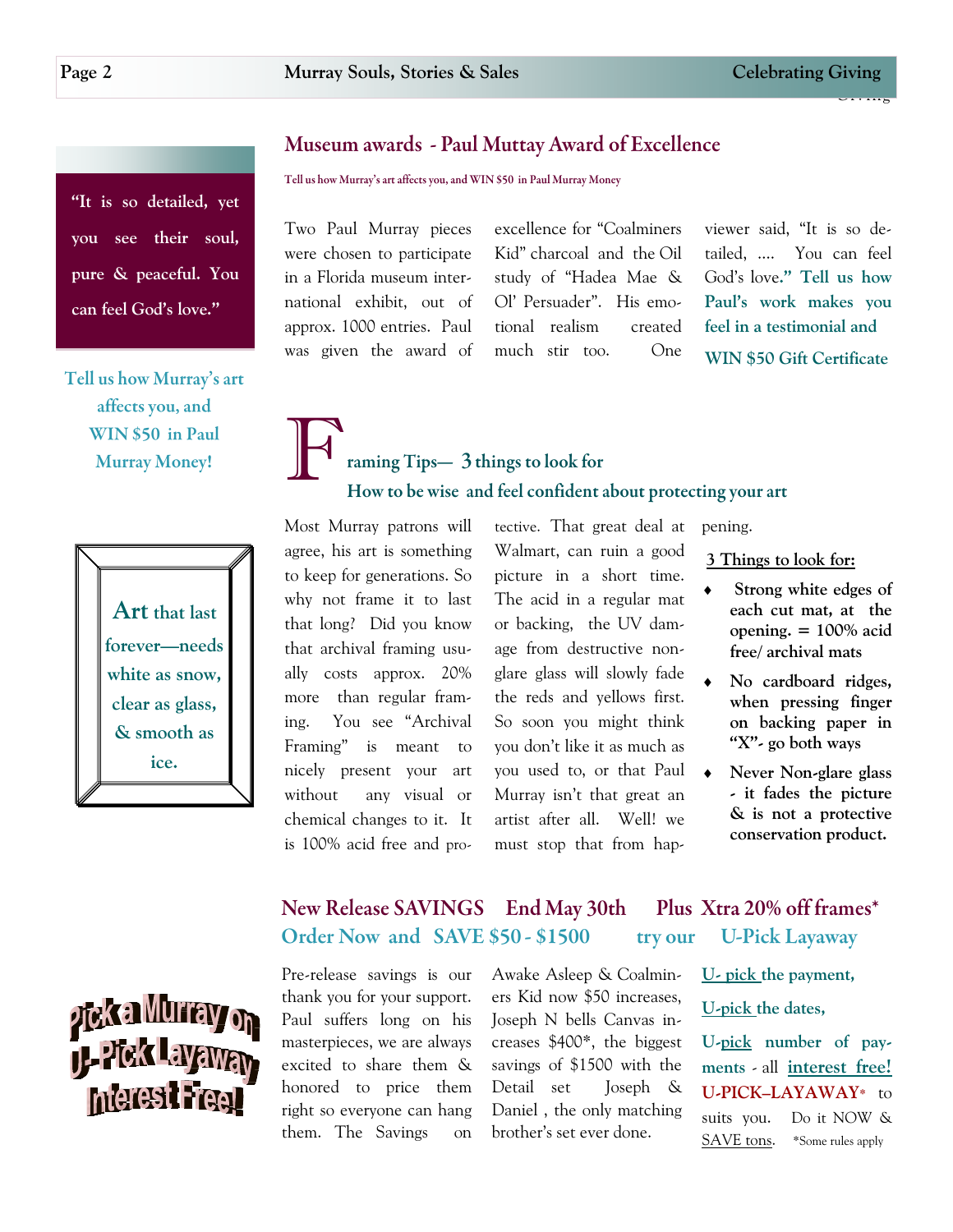### "Down from the Mountain" A 27 year retrospective of on location sketches Affordable Originals- \$500 to \$1250 & up

Direct from the mountains; Paul Murray is sharing his on location sketches, of his subjects & their mountain homes. Imagine owning a miniature sketch of Milt's small hillside cabin, full of character and stories. It'll hang along side of the sketch of your "Gunslinger", or "Born in the Smokies‖ Lil Fannie's Blount County cabin, where she was rocked to sleep on the front porch. What a bonus, now we give to you; the place where Paul found history, kindness, and a little magic. Paul has done an original sketch, on location, at the place our friends live. A touch of water color enhances some ( done with the water from the nearby creek). What a special thing to adorn your wall.

A very rare chance to own an original of this value for so little money. Call now, and put your name down on the waiting list for one of your favorite characters. Original Left "Miss Emily" done in her mountain home. Here she sits , with the patience and peacefulness and her kind heart. This **original pencil** sketch now only **\$875**. **First come first serve….!!!**



Giving

**―Miss Emily‖ original pencil \$875 More to follow, put your name on the list to see them first!**

**Honoring 90 years of giving Children Hope & Healing … The Smoky Mountain Children's Home**  receives "Hideaway" as their new image,

## Smoky Mountain Children's Home Gets a new Face & Help to Give a Child a Chance!

Celebrating 90 years of giving thousands of children hope & healing, the "Home" now has a Paul Murray drawing for its new image. A poster, limited print and remarked (original sketches) artist & printer proofs will now help raise over \$200,000 and help the

home to pursue an even greater future. Paul says " The "Home" helps bring the light of hope to a child's eyes, I am very blessed to be a part of this.‖ Murray's art has helped raise over 1 Million dollars to date.

Check out **www.smch.cc**  for more details if you want to help…

**Posters are only \$20 here.**